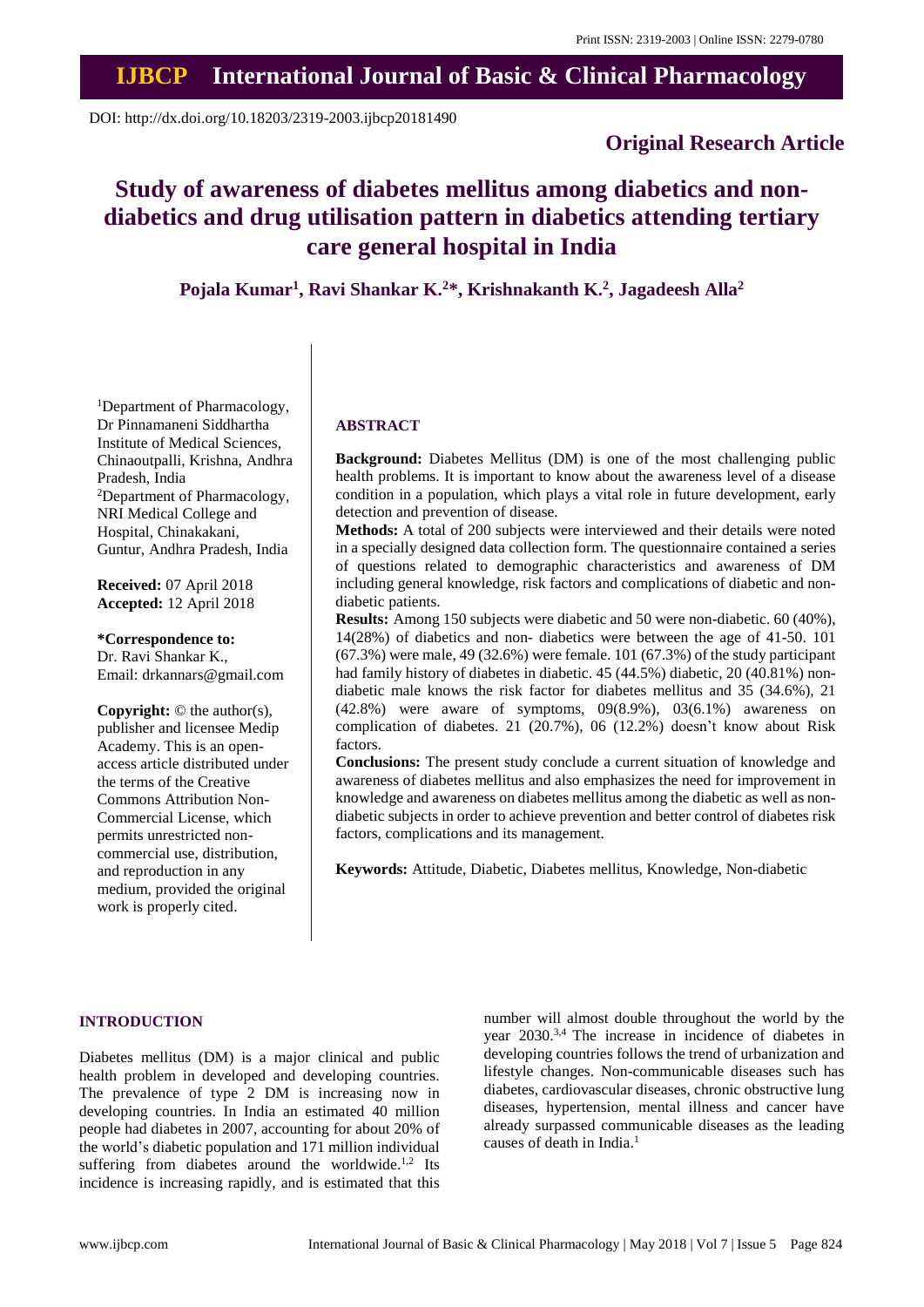Diabetes is a metabolic syndrome characterized by inappropriate high blood glucose resulting in the form of either low level of insulin or in the form of abnormal resistance to insulin effect coupled with inadequate level of insulin secretion to compensate. <sup>5</sup> Risk factors for diabetes include both non-modifiable (age/ethnicity/family history) and modifiable ones (adiposity, decreased physical activity and dietary factors). <sup>6</sup> The characteristic symptoms are excessive urine production (polyuria), increased thirst and increased fluid intake (polydipsia) and blurred vision. These symptoms are likely to be absent if the blood glucose is only mildly elevated. <sup>2</sup> Diabetics are at higher risk of heart disease, stroke, high blood pressure, blindness, kidney disease, nervous system disease. Macrovascular and microvascular complications cause significant morbidity and mortality among diabetic people. <sup>8</sup> The present study aimed to determine the level of awareness, knowledge and attitude about diabetes and analysis of the drug utilization pattern in diabetics.

#### **METHODS**

This observational study was conducted at NRI General Hospital during the period of 6 months in accordance with the Declaration of Helsinki after obtained Institutional Ethical Committee approval. Written informed consent will be obtained from the study participants. Patients will be screened prior to selection and eligibility will be assessed according to the specified inclusion and exclusion criteria.

A total of 200 subjects were interviewed and their details were noted in a specially designed data collection form. Among them 150 subjects were diabetic and 50 were nondiabetic. The questionnaire contained a series of questions related to demographic characteristics and awareness of DM including general knowledge, risk factors, complications and drugs used by the patients. The entire questionnaire will be available in English but is explained to the patient in their own language. Quaternaries were Obtained Socio-demographic data with Sex (male/female) Age, Locality (Urban/Semiurban/Rural), Education (Illiterate/Primary school level/High school level/college level/Graduate), Family history of DM (Yes/No), Duration of diabetes if diabetes is positive.

#### *Inclusion criteria*

- Diabetic patients with Type 1 or Type 2 DM
- Non-diabetic individuals who are willing to participate in this study
- Patients aged >15 years.

#### *Exclusion criteria*

- Mental retardation
- Drug addiction
- Pregnant women
- Participants who are not willing to give consent

#### *Statistical analysis*

The analysis will be done by paired t- test. The awareness of the diabetic condition will be done by using the log ranked test.

#### **RESULTS**

A total of 200 subjects were interviewed and their details were noted in a specially designed data collection form. Among them 150 subjects were diabetic and 50 were nondiabetic. Almost 60 (40%) of diabetic participants were between the age group of 41-50, non- diabetics were 14(28%) and following another diabetic age groups were 31-40 years , 51-60 and above 60 years which were 52 (34.6%), 17 (11.3%) and 11 (7.3%) and non diabetic groups were 15 (30%), 12 (24%) and 04(8%) respectively. More than half 101 (67.3%) in diabetic male and 49 (32.6%) were female. 29(58%) were males and 21 (42%) participants non-diabetic in female. The majority 55 (36.6%) of the participants were Hindus in diabetics and 18 (36%) were non-diabetics in Christian religion. Nearly 105 (70%) Subjects were married in diabetics and 39 (78%) were in non-diabetics. Regarding the educational status of study subjects, majority of them 64 (42.6%) were primary school in diabetics and 20 (40%) were in Secondary school (Table 1).

#### **Table 1: Socio demographic characteristics of study.**

| Demographic data             |                                  | <b>Variables</b><br>frequency<br>$(\%)$<br>diabetics | <b>Variables</b><br>frequency $(\% )$<br><b>Non-diabetics</b> |
|------------------------------|----------------------------------|------------------------------------------------------|---------------------------------------------------------------|
| Age in year                  | $15 - 30$                        | 10(6.6)                                              | 05(10)                                                        |
|                              | $31 - 40$                        | 52(34.6)                                             | 15(30)                                                        |
|                              | $41 - 50$                        | 60(40)                                               | 14(28)                                                        |
|                              | $51 - 60$                        | 17(11.3)                                             | 12(24)                                                        |
|                              | >60                              | 11(7.3)                                              | 04(8)                                                         |
| <b>Sex</b>                   | Male                             | 101(67.3)                                            | 29(58)                                                        |
|                              | Female                           | 49 (32.6)                                            | 21(42)                                                        |
| Religion                     | Muslim                           | 23 (15.3)                                            | 10(20)                                                        |
|                              | Christian                        | 36(24)                                               | 18(36)                                                        |
|                              | Hindus                           | 55 (36.6)                                            | 17(34)                                                        |
|                              | Others                           | 36(24)                                               | 05(10)                                                        |
| Marital<br><b>Status</b>     | Married                          | 105(70)                                              | 39(78)                                                        |
|                              | Single                           | 31(20.6)                                             | 05(10)                                                        |
|                              | Divorced                         | 04(2.6)                                              | 01(2)                                                         |
|                              | Widowed                          | 10(6.6)                                              | 05(10)                                                        |
| Educational<br><b>Status</b> | <b>Illiterate</b>                | 15(10)                                               | 15(30)                                                        |
|                              | Primary<br>school                | 64 (42.6)                                            | 12(24)                                                        |
|                              | Secondary<br>school              | 54 (36)                                              | 20(40)                                                        |
|                              | Higher<br>education<br>and above | 17(11.3)                                             | 13(26)                                                        |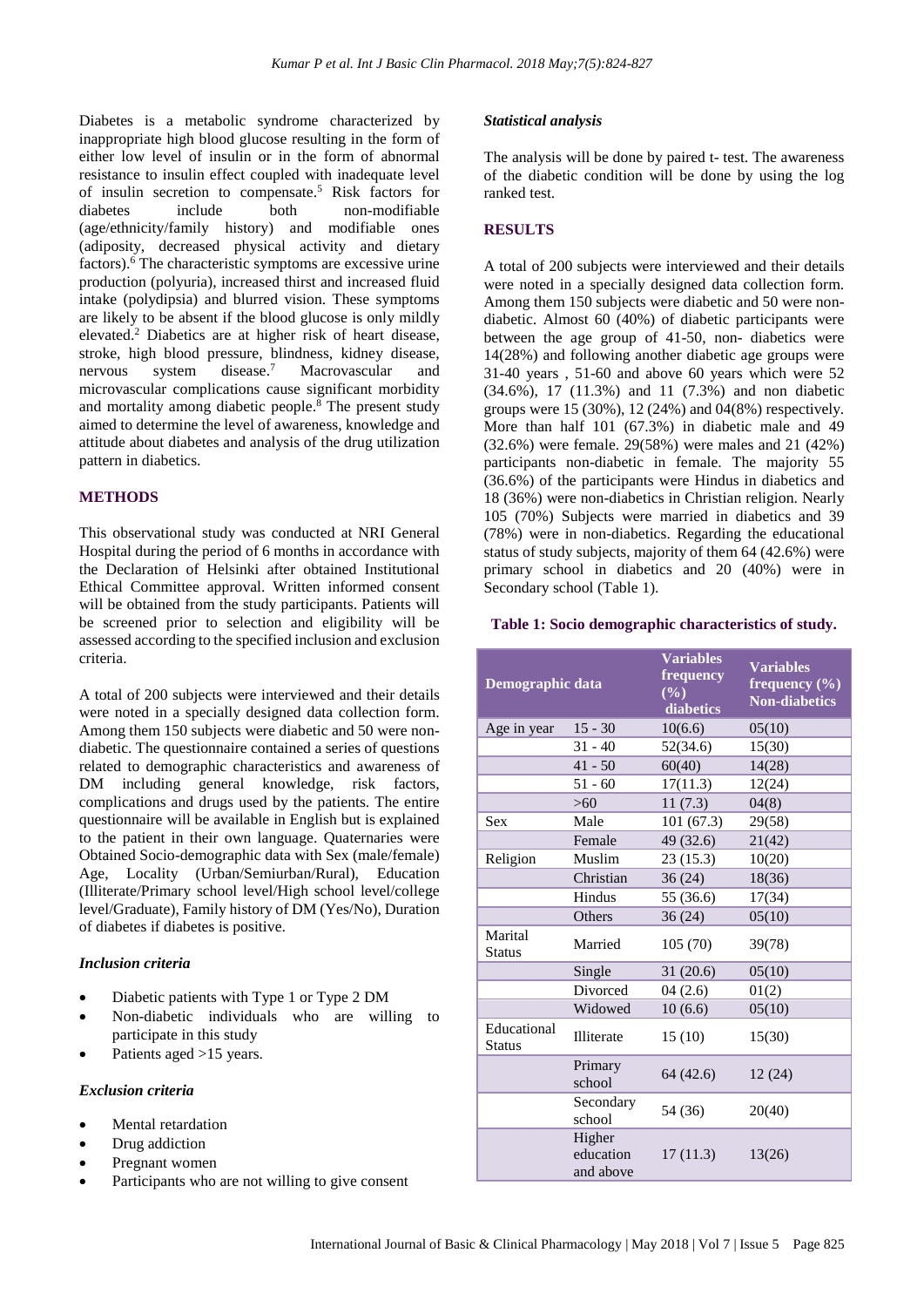Health Profile of Study Subjects, Majority 101 (67.3%) of the study participant had family history of diabetes in diabetic patients and only 10 (20%) were family history of diabetes in non diabetic participants. Concerning duration of drug treatment 60 (40%) of study participants were 1-3 years and 49 (32.6%), 41 (27.3%) were 3-5, above 5 years duration of treatment in diabetes patients. (Table 2).

The knowledge regarding the risk factors of diabetes. 45 (44.5%) diabetic patients and 20 (40.81%) non-diabetic male patients were having idea that hereditary is one of the major risk factor for diabetes mellitus. 35(34.6%) diabetic and 21(42.8%) non-diabetic male participants were aware of symptoms like Polyuria, polydypsia abnormal sensation of feet, numbness of hands, nocturia weight loss. Only 09 (8.9%) diabetic and 03 (6.1%) non-diabetic male participants have the awareness on complication of diabetes. 21 (20.7%) diabetic and 06 (12.2%) nondiabetics doesn't know about Risk factors, Symptoms and complications of diabetes. (Table 3).

|                  |  |  |  |  | Table 2: Family history of DM and duration of |  |
|------------------|--|--|--|--|-----------------------------------------------|--|
| insulin therapy. |  |  |  |  |                                               |  |

| <b>Variables</b>                                              |                | <b>Diabetic</b><br><b>variables</b><br>frequency<br>$(\sqrt[0]{0})$ | <b>Non-diabetic</b><br><b>variables</b><br>frequency<br>$($ %) |
|---------------------------------------------------------------|----------------|---------------------------------------------------------------------|----------------------------------------------------------------|
| <b>Family history</b><br>of DM                                | Yes            | 101(67.3)                                                           | 10(20)                                                         |
|                                                               | No             | 49 (32.6)                                                           | 40(80)                                                         |
| Duration of<br>insulin<br>therapy for<br>diabetic<br>patients | $1 - 3yr$      | 60(40)                                                              |                                                                |
|                                                               | $3 - 5yr$      | 49 (32.6)                                                           |                                                                |
|                                                               | $>5 \text{yr}$ | 41 (27.3)                                                           |                                                                |

**Table 3: Gender wise knowledge on diabetes among diabetic patients.**

| <b>Parameters</b> | Diabetic male<br>patients $(\% )$ | Diabetic female<br>patients $(\% )$ | Non-diabetic male<br>patients $(\% )$ | <b>Non-diabetic female</b><br>patients $(\% )$ |
|-------------------|-----------------------------------|-------------------------------------|---------------------------------------|------------------------------------------------|
| Risk factors      | 45(44.5)                          | 12(41.3)                            | 20(40.81)                             | 07(33.33)                                      |
| <b>Symptoms</b>   | 35(34.6)                          | 13(44.8)                            | 21(42.8)                              | 08(38)                                         |
| Complications     | 09(8.9)                           | 01(3.4)                             | 03(6.1)                               | 01(4.7)                                        |
| Don't Know        | 21(20.7)                          | 03(10.3)                            | 06(12.2)                              | 05(23.8)                                       |
| Total             | 101                               | 29                                  | 49                                    | 21                                             |

#### **DISCUSSION**

There is very little data on the level of awareness about diabetes in developing countries like India. Such data is extremely important to plan the public health polices with specific reference to implementation of national diabetes control programmers. A quarter of people living in Chennai were unaware of a condition called 'diabetes' and 60% of people with diabetes did not know that their disorder could affect their organs<sup>1</sup>. Many people did not know that diabetes was preventable or what steps could be taken to minimize the risk of developing the disorder<sup>8</sup>. Training of the individual is an integral part for selfmanagement of diabetes.<sup>7</sup>

The monetary costs of managing diabetes drain between 5- 25% of an average Indian family's income<sup>1</sup>. Given this situation, it is imperative that urgent steps are taken to prevent DM. DM is emerging as a major public health challenge in The Gambia and that the current health infrastructure is inadequate to address this challenge, effective control and prevention strategies based on sound educational programs need to be defined and implemented. <sup>9</sup> Those living with this condition should be properly educated on lifestyle changes and diet modifications so as to prevent lifelong complications. These programs should also target community and religious leaders as well as other social groups (including schools) because the impact of this disease is felt by the entire population. Our findings show that awareness and knowledge about diabetes were less among diabetic patients. The mean age of our study population was 40-50 years, as age is one of the risk factors for the development of diabetes. <sup>10</sup> Similar findings are seen in previous studies where there is a high prevalence of diabetes among the elders.<sup>11,12</sup> Many patients are illiterate in this study group, as educational level is positively associated with knowledge of the disease.9 Similar finding was seen in a study done in rural area of Chennai, which reports that the higher the educational levels, the higher the knowledge about diabetes. 13

#### **CONCLUSION**

The present study concludes a current situation of knowledge and awareness of diabetes mellitus and also emphasizes the need for improvement in knowledge and awareness on diabetes mellitus among the diabetic as well as non-diabetic subjects in order to achieve prevention and better control of diabetes risk factors, complications and its management.

*Funding: No funding sources Conflict of interest: None declared*